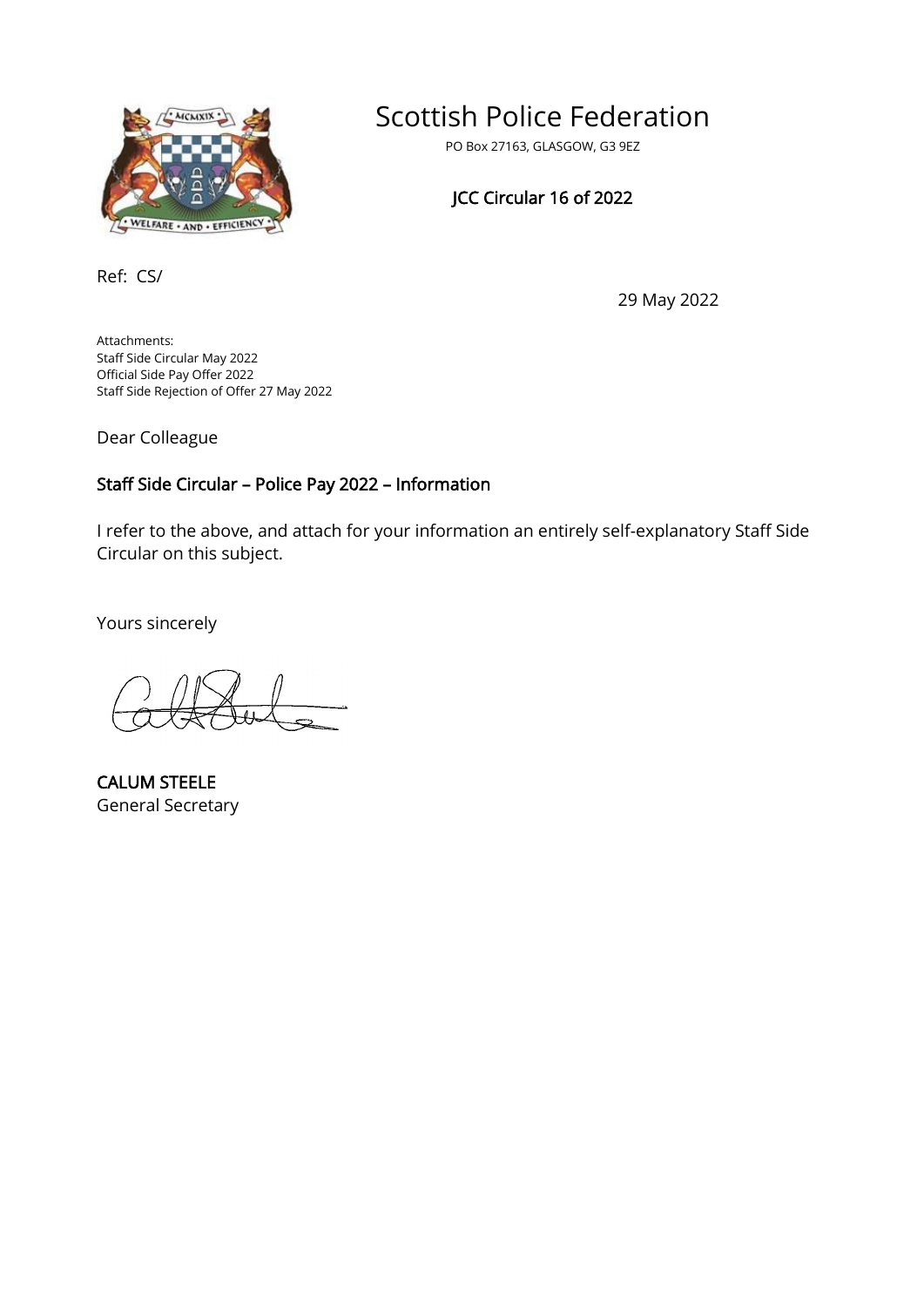# POLICE NEGOTIATING BOARD – SCOTLAND STAFF SIDE

### 29 May 2022

### Police Pay Claim 2022 – Official Side Offer

Dear Colleague

I

I refer to the above and attach for your information a copy of the formal pay offer letter from the Official Side to the Staff Side. As this letter is not marked as being "without prejudice," I am able to share its content with you.

Please also find attached a copy of the Staff Side response to that letter, rejecting the offer.

#### What happens next?

The Official Side will now consider the Staff Side response. It is open to the Official Side to improve its offer. However, based on the content of its original offer it seems unlikely it will do so.

In the event that there is no improved offer, the Chairman, and respective Sides of the PNB must consider whether conciliation is an option worthy of exploration in a bid to find a negotiated settlement. Should the Chairman determine there is indeed merit in doing so, the Sides will meet with him (separately, and if appropriately together) to see if progress can be made.

In the event the Chairman, or Sides deem that conciliation is not a meaningful option, or there is no agreement following conciliation, the matter will be referred to a police arbitration tribunal (PAT) for a decision.

Should matters progress to a PAT, it is more probable than not that a final decision on police pay for 2022 will be made 'till much later in the year, and possibly into 2023.

Clearly words cannot adequately convey the anger the Official Side offer has caused, nor the inevitable delay and pain this will cause for police officers at a time the cost of living is at its highest in 40 years.

I will of course keep you updated on any developments on this matter

Yours sincerely

Calum Steele Staff Side Secretary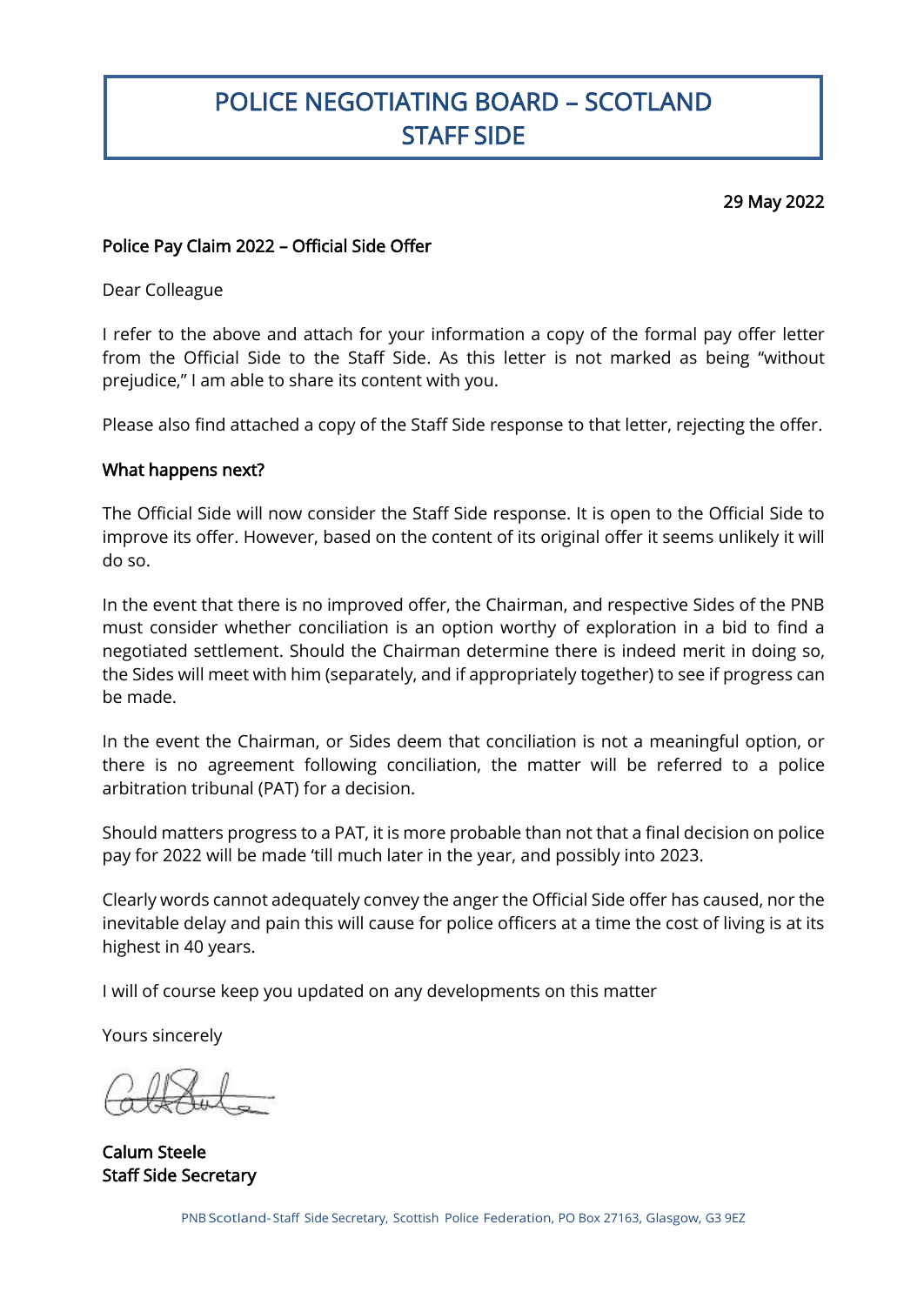OFFICIAL

Calum Steele Staff Side Secretary PNB Scotland Scottish Police Federation 5 Woodside Place Glasgow G3 7QF



16 May 2022

Dear Calum

#### **STAFF SIDE PAY CLAIM - 2022**

The Official Side has given careful consideration to the Staff Side's pay and conditions claim for 2022. These are the most challenging circumstances for pay negotiations since the PNB has operated for Scotland alone and we have thought very carefully about how we can construct an offer that seeks to recognise the hard work and commitment of police officers which is also financially sustainable.

The Scottish Government's commitment is to protect the police resource budget in real terms over the lifetime of the current parliament. The Scottish Government announced their 2022/23 budget on 9 December 2021 and additional funding provided was to cover all pay pressures, including a funding uplift in line with the Public Sector Pay Policy (PSPP). As you are aware, the PSPP acts as a reference point for pay negotiations in relation to police officers.

All additional funding provided by Scottish Government has been used to cover pay pressures within the Police Authority budget and the budgetary position is such that there is no more additional funding to invest in pay. We are also aware that there is currently no scope within the Scottish Government budget to provide further funds for pay increases due to the significant pressures that exist on public finances. As a result, this only provides the ability to make a formal pay offer within the parameters of the costs associated with the PSPP.

We are very mindful of the principles we set ourselves in considering how to respond to the Staff Side claim and while affordability has always been an important aspect to us, we do always seek to ensure any offer is fair. The cost of living pressures are being felt acutely by everyone but particularly those on low and middle incomes and we recognise that our offer is less than the current rate of inflation. We genuinely wish we could do more to address the principle of fairness but we have a responsibility to Scottish taxpayers to spend within our means and consequently our offer is based exclusively on what we can afford from the funding available. In light of the above we are in no position to consider and agree to any form of future indexation.

Our offer therefore is as follows:

• A £565 increase on all pay points for all ranks with effect from 1 April 2022 (to be backdated);

• A 1.0% increase on all appropriate allowances with effect from 1 April 2022 (to be backdated).

, PNB Official Side Secretary, , , ,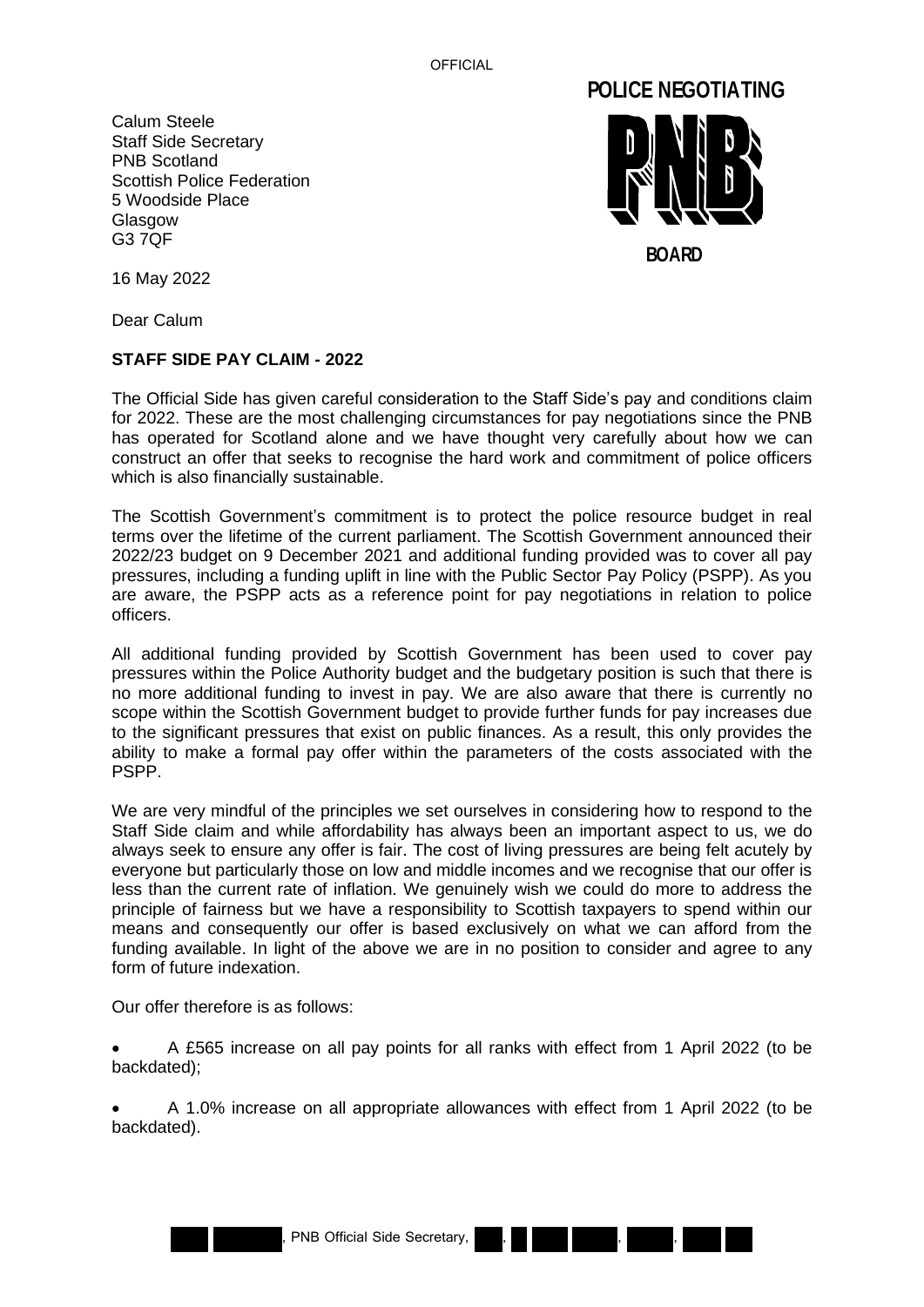The Official Side is aware that the Staff Side has not historically favoured differential awards across ranks, however we are prepared to consider alternative ways to make an offer with the funding available if it would help the Sides reach an agreement.

We recognise the demands and restrictions placed on officers as well as the absence of industrial rights that you have outlined in your claim. We note your specific proposal for a framework to allow police officers (below the chief officer ranks) to take lawful forms of industrial action. As you will be aware, such a change would require legislation and is therefore a matter for policy makers rather than something for the PNB or the Official Side to determine.

• We have considered the additional elements of your claim. In normal circumstances many elements of the claim could form the basis for meaningful Joint Secretarial discussion in an effort to seek to secure a deal. However, given the current financial and budgetary limitations outlined above, we are unable to accept and agree to these proposals.

• We would specifically like to reference and seek to have separate discussions in relation to the pensionable status of on-call payments and working hours for inspecting and superintending ranks. We are keen to seek to identify if agreements can be reached on these issues through the Technical Working Group outside of pay negotiations.

• In the longer term we see a role for the Technical Working Group to seek to work jointly to develop proposals for modernisation that could be informed, in part, by the Staff Side's current pay claim alongside alternative proposals considered by the Official Side as part of the work undertaken to consider this year's pay claim.

We recognise that this offer falls well short of your claim and it is unlikely to meet your expectations in the current economic climate. The Official Side's response to your claim is not intended to be dismissive or unsympathetic to the concerns you raise but rather an honest assessment of what can be done in the current financial context. Our strong preference is always to reach a negotiated settlement with the Staff Side and we would like that to be the case this year. However, a positive, constructive negotiating relationship relies heavily on trust, honesty, and integrity and therefore we wanted to ensure the reality of our position was clear as early as possible.

Yours sincerely



Official Side Secretary

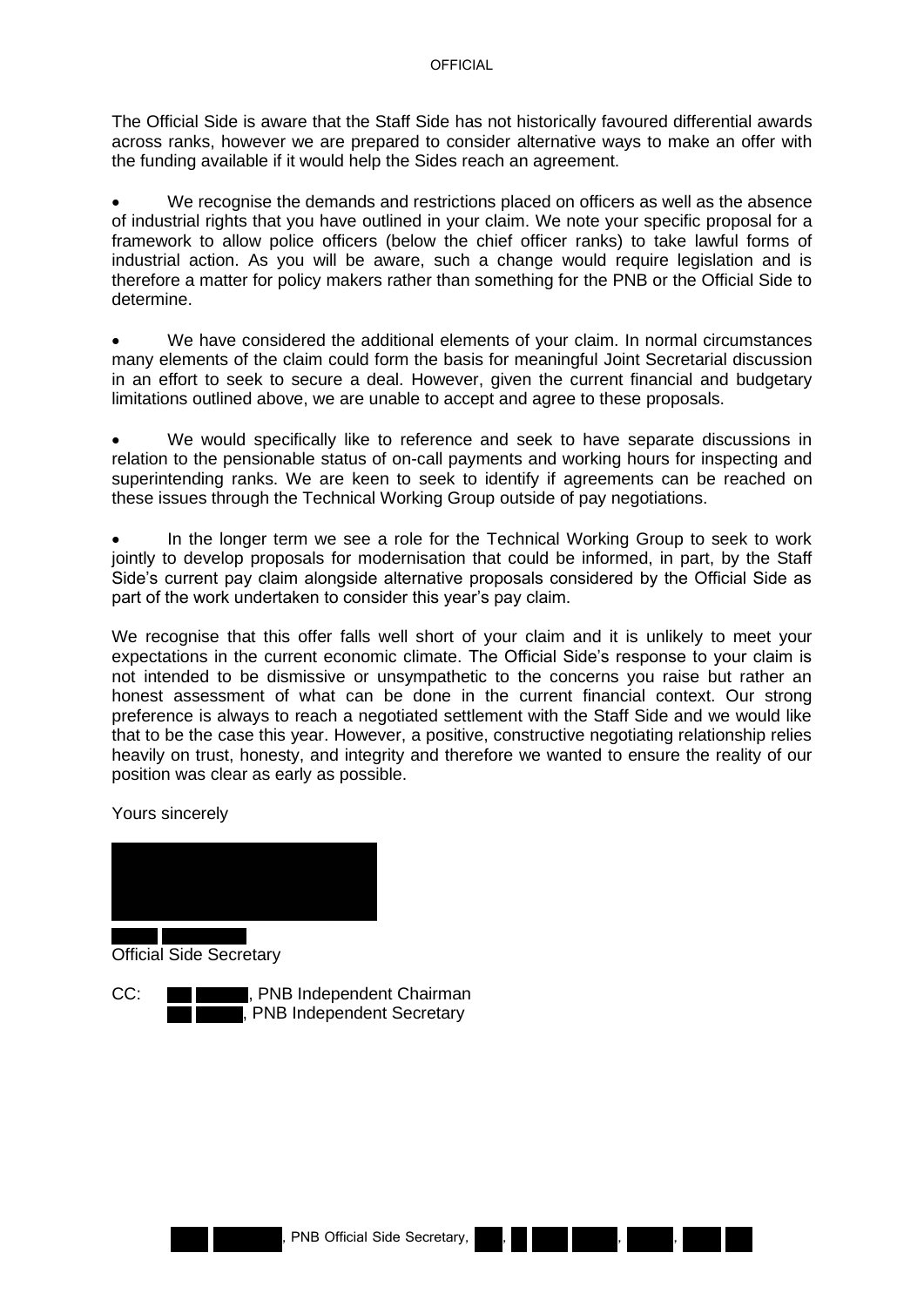# POLICE NEGOTIATING BOARD – SCOTLAND STAFF SIDE

Official Side Secretary Police Negotiating Board Local Government Association 18 Smith Square London SW1P 3HZ

By email to:

27 May 2022

#### Dear

I

### Police Pay Claim 2022

I refer to the above and to the Official Side offer letter dated  $16<sup>th</sup>$  May.

Your letter states the Official Side was aware of the police budget for 2022 on the  $9<sup>th</sup>$ December 2021. This is the same day the Scottish Government (itself a constituent member of the Official Side) published its public sector pay policy. It is patently clear all the constituent members of the Official Side had advance knowledge of at least the headline assumptions in that pay policy, as the Chief Constable, and Scottish Police Authority (the other constituent members) would not otherwise have been able to formulate a draft budget based on its content.

You are aware that at the conclusion of the 2021 pay negotiations, the Staff Side expressed concern that the delay in resolving the last negotiations should not provide succour to delay in the 2022 negotiations.

Despite this, and the apparent limitations your letter now cites, the Official Side allowed the meeting of the PNB on the  $16<sup>th</sup>$  February to come and go without making any attempt to make a pay offer to the Staff Side before the start of the financial year

That it took the Official Side 158 days to articulate an offer based upon a financial position it has known about since early December 2021, and had clearly been in negotiation with Scottish Government about for some time prior to that, is utterly shameful.

Your letter could easily be read as a parroting of Government policy. As such it is entirely legitimate to question whether the Staff Side is truly in free negotiation with the Official Side, or whether the Official Side is simply acting as a fig-leaf to a Government that is happy to espouse the value of genuine negotiation between employer and employee, whilst simply ruling by decree.

The derisory headline offer in your letter would ordinarily attract the greatest focus of any response. However, that your letter fundamentally misrepresents the position of the Staff Side claim on industrial rights is verging on the jaw-dropping.